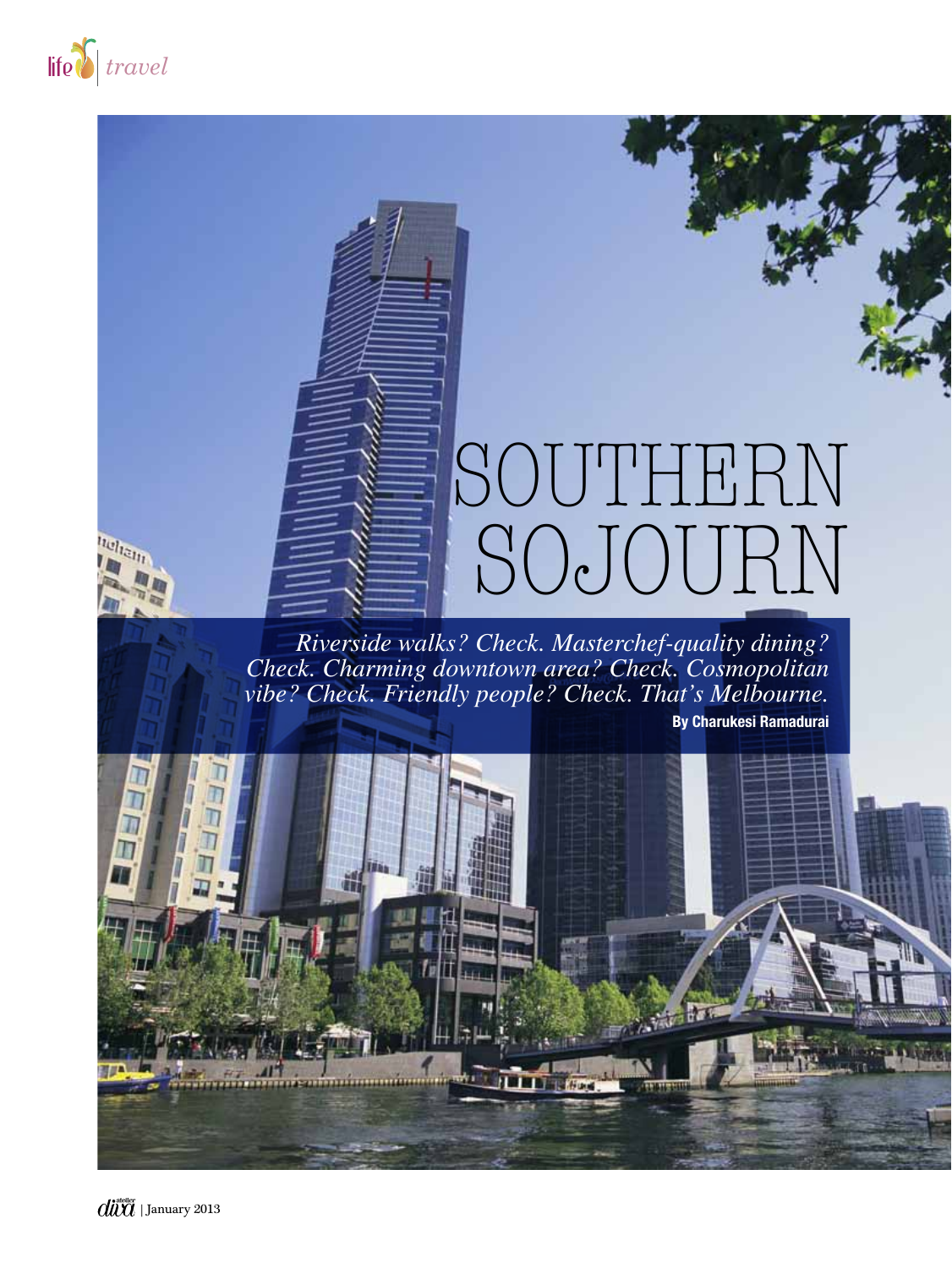

Elbourne today seems to<br>
effortlessly tick all the<br>
right boxes. However, it<br>
wasn't always this way.<br>
Founded nearly a centur<br>
thrived on the Victorian gold rush of the<br>
1850s and '60s. When the gold fever abated effortlessly tick all the right boxes. However, it wasn't always this way. Founded nearly a century after Sydney, Melbourne thrived on the Victorian gold rush of the 1850s and '60s. When the gold fever abated by the early 1890s, the city stopped being 'Marvellous Melbourne' and found itself back in the shadows of Sydney's gleaming beauty. From there to being consistently voted among the "world's most livable cities" is a testament to the power of the underdog. Recollect the iconic sixties' advertising campaign of Avis car rentals – "We're No. 2, so we try harder" – that is what Melbourne did too.

And what it lacked in spectacular landmarks that have graced a million postcards out of Sydney – the man-made Opera House and the natural Great Barrier Reef – it has made up for with a buzzing food, arts, and culture scene. The magnificent Great Ocean Drive; that temple to sport, the Melbourne

## Melbourne's charm lies entirely in its easygoing European feel: cobble-stoned lanes, alfresco cafés, and large green spaces in the middle of the city.

Cricket Ground, or the G, as Melburnians call it; places like Melbourne Aquarium for family entertainment, and so on.

For me, Melbourne's charm lies entirely in its easygoing European feel: Cobble-stoned lanes, alfresco cafés, and large green spaces in the middle of the city. Friends tell me that the "inner city" – the Central Business District – is the best place to begin my exploration of Melbourne. So one morning, I find myself at the open space in front of Federation Square, which sits between two old and elegant buildings: The Flinders Street train station and St. Paul's Cathedral. The former is a brick

red and muted yellow Edwardian structure from the early 1900s and the latter also a dull red, with tall spires; both of them are in stark contrast to the sharp lines and angles of Federation Square. I remember reading that the Federation Square building has 16 restaurants and pubs and several cultural spaces including the Ian Potter gallery and Australian Center for Moving Images. So it is no surprise that all of Melbourne heads there to hang out whenever possible.

I am waiting for my guide for the 'Lanes and Arcades' tour organised by a local walking tours company. The walk begins from the Square, and takes me through narrow alleys filled with shops and cafés sprawling on to the road. Most cafés are crowded with people chatting over coffee and cupcakes: Happy couples, young men and women in business suits, mothers with their babies on strollers parked close to them and, of course, dozens of tourists with their cameras. The tour itself is superb, offering glimpses into the history of the city and leading me through some of the



Russian Matryoshka dolls in a shop window display

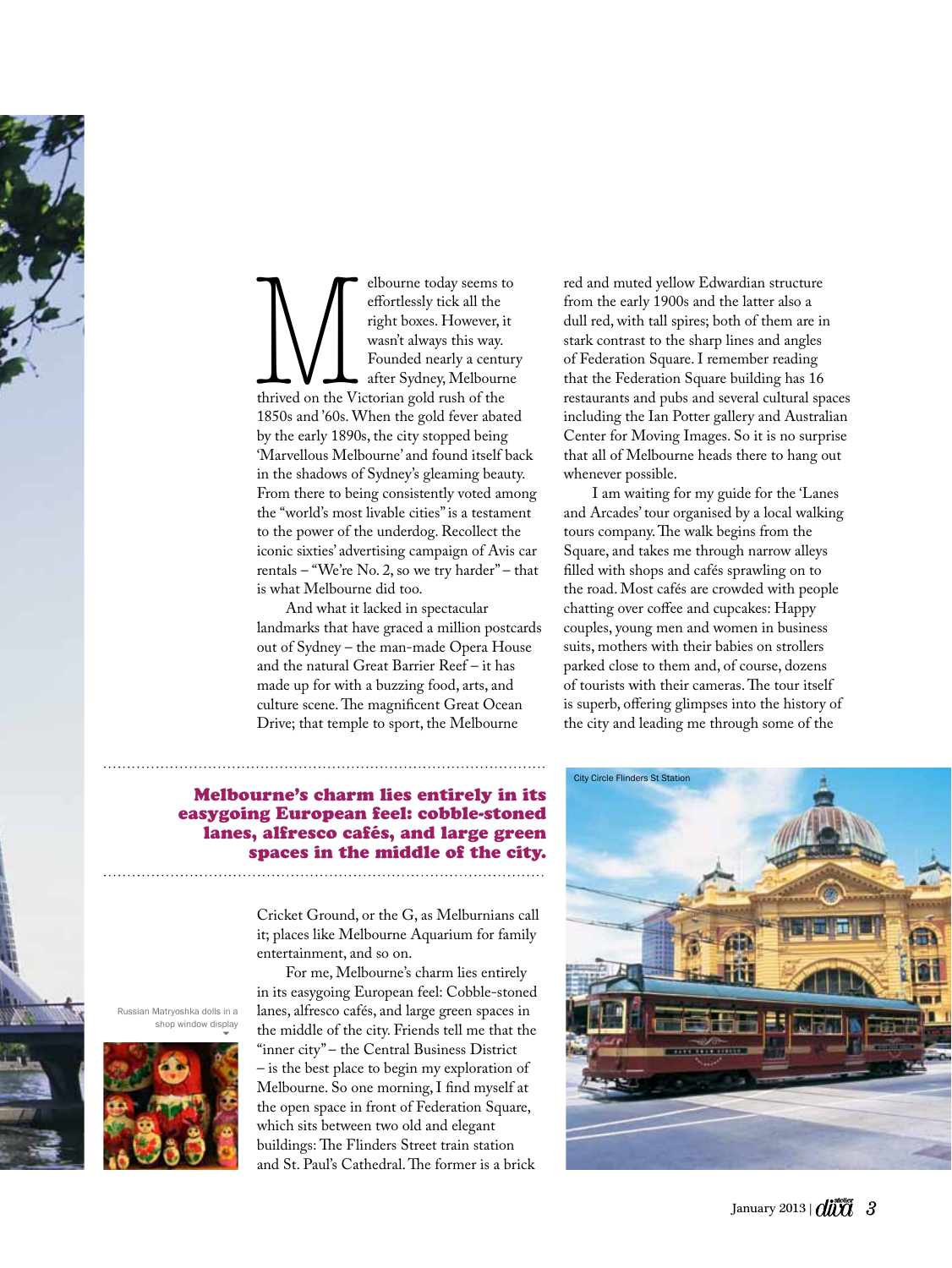



There are many themed resturants and cafés like the Tramcar Restaurant

truly hidden secrets that I would never have found on my own. I wander among tiny shops selling everything from dozens of flavours of locally produced honey and beautiful handmade stationery, to varieties of coloured buttons and witchcraft paraphernalia. Most of these little shops are managed by the owners themselves, all friendly and chatty. And did I mention the chocolates and cupcakes? I haven't seen so much of these being consumed without

just new customers but also a wife "neat in dress and not extravagant or absurd" through a newspaper advertisement.

His seemed to have been the kind of bookstore I love; people were encouraged to walk in, browse and even read there. The more I hear about Cole, the more I find myself liking him (so much so that I already think of him as good old Ed). Apart from stocking a

**IOWTOL** 

Melbourne Cricket Ground

## The 'Lanes and Arcades' tour walk offers glimpses into the history of the city, leading me through some of the truly hidden secrets that I would have never found on my own.

a thought to those pesky things called calories anywhere other than in Vienna. Sean, my guide for this walk, shares

with us so much trivia about Melbourne that it gets difficult to follow him after a while. It is obvious that he really loves his city and expects all visitors to. When we walk through the arcade now known as Howey's Place, he narrates the delightful life story of Edward William Cole. This eccentric entrepreneur started a small book business in 1865 and in eight years, grew it enough to open a large store near Little Collins Street. Cole was a pioneer in marketing and found himself not

Raspberry and blanched almond centred pink macaroons.